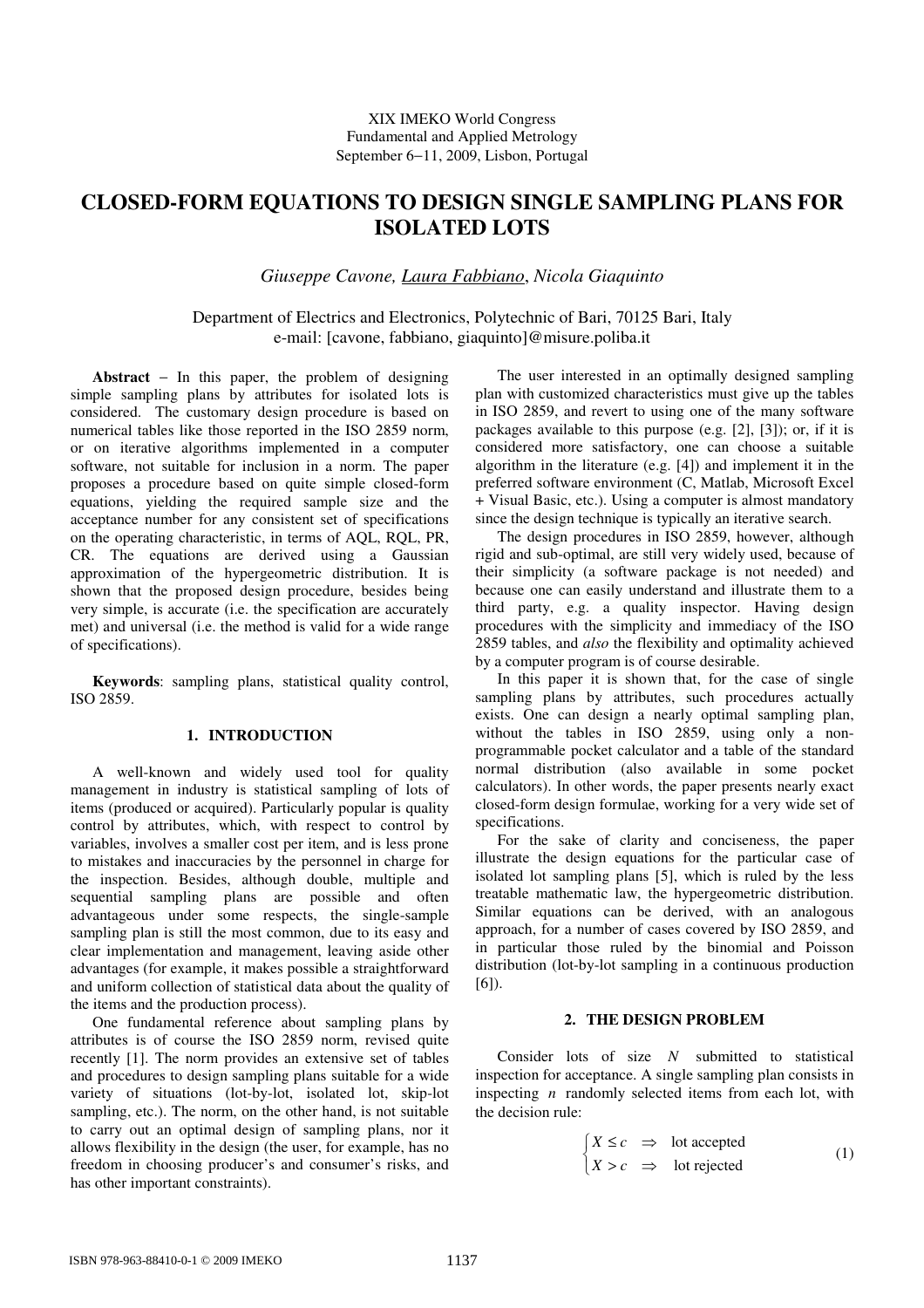where *X* is the number of nonconforming items ("defectives") found among the *n* inspected items, and *c* is an integer threshold (acceptance number AN). The operating characteristic (OC) curve of the sampling plan is the probability of accepting a lot, expressed as a function of the actual number of defectives  $(K)$  in the lot. Its exact expression is:

$$
\beta(K) = P(X \le c) = F_X(c) = \sum_{k=0}^{c} p_X(k) \tag{2}
$$

where  $F_x(x)$  denotes the cumulative distribution function (cdf) of the random variable (RV)  $X$ , and  $p_X(k)$  denotes the probability mass function (pmf) of the same RV. Since *X* is hypergeometric, the pmf has the well-known and rather cumbersome expression:

$$
p_X(k) = \frac{\binom{K}{k}\binom{N-K}{n-k}}{\binom{N}{n}}
$$
(3)

Consequently, the cdf (2) is not representable in terms of elementary functions. However, for given values of *N* , *n* , *c* , *K* the OC (2) is readily evaluated, and a plot of the kind depicted in Fig. 1 is obtained. Basically, the sampling plan acts like a low-pass electrical filter with respect to the variable "number of defectives in the lot" (instead of the variable "number of cycles per second in the signal").



Fig. 1. Example of OC for a single-sample sampling plan of isolated lots. The Producer's Point (PP) and the Consumer's Point (CP) are highlighted.

Although one can choose *n* and *c* according to various different criterions, the most natural principle – sometimes called "two-point design" – is to comply with a specifications mask similar to that used in electrical filter design. The mask is determined by the Producer's Point (PP) and the Consumer's Point (CP), with abscisses called Acceptable Quality Limit (AQL) and Rejectable Quality Level (RQL) (also called Lot Tolerance Percent Defective LTPD, or Limiting Quality LQ in [5]). If the AQL is  $K_0$ and the RQL is  $K_1$ , meeting the design mask means to meet simultaneously the conditions:

$$
\begin{cases}\n\beta(K_0) = \beta_0 = 1 - \alpha_0 \\
\beta(K_1) = \beta_1\n\end{cases}
$$
\n(4)

where  $\alpha_0$  is the probability of rejecting an AQL lot (the Producer's risk or PR), and  $\beta_1$  is the probability of accepting a RQL lot (the Consumer's risk or CR).

Since  $\beta(K)$  is nonlinear in *n* and *c*, and is not even elementarily expressible, the solution is customarily found by means of numerical iterative methods.

If a design "by hand" (without the aid of a computer software) is desired, it is considered necessary to use specific pre-calculated tables, which is the kind of method described in all the regulatory documents on statistical quality control, ranging from the old MIL-STD105 to the ISO 2859 norm. A flexible two-point design, however, would lead to tables of unfeasible dimensions, and therefore some heavy constraints must be imposed on the design. In the part of ISO 2859 dedicated to isolated lots [5], the main design procedure (method A) allows the user to choose only RQL (among a set of 10 values), and leads to plans with CR within 10% and 13%, and with an arbitrarily prefixed PP (which cannot be chosen by the user; the PR is guaranteed to be within 5% and 0%). Of course, this is a one-point design – based on the CP only – with constrained choice of the CP. The alternative design procedure in [5] (method B) requires the user to choose an "inspection level", which grossly means to choose  $n$ ; this is also, basically, a one-point design with constraints.

Allowing much flexibility and precision in the "handmade" design requires a mathematical study of equations (4). In the next section, it is shown that, by introducing proper approximation, it is derived a fully flexible two-point design, suitable for inclusion in a concise written document – much more concise than the tables in ISO 2859 – and with performances comparable to those of computer software design algorithms.

# **3. THE PROPOSED SOLUTION OF THE DESIGN PROBLEM**

Gaussian approximation of complicated distributions is a well-known tool in statistics. Approximating the hypergeometric distribution with the Gaussian one is not a new proposal (see, e.g. [7]); however, in a recent paper [8], the possibility of approximating the hypergeometric law with a normal one has been studied with particular care, including the case of very little sampling fraction  $n/N$ . This provides theoretical basis to a solution of (4) using the normal approximation.

The hypergeometric RV with pmf (3) has mean  $\mu = np$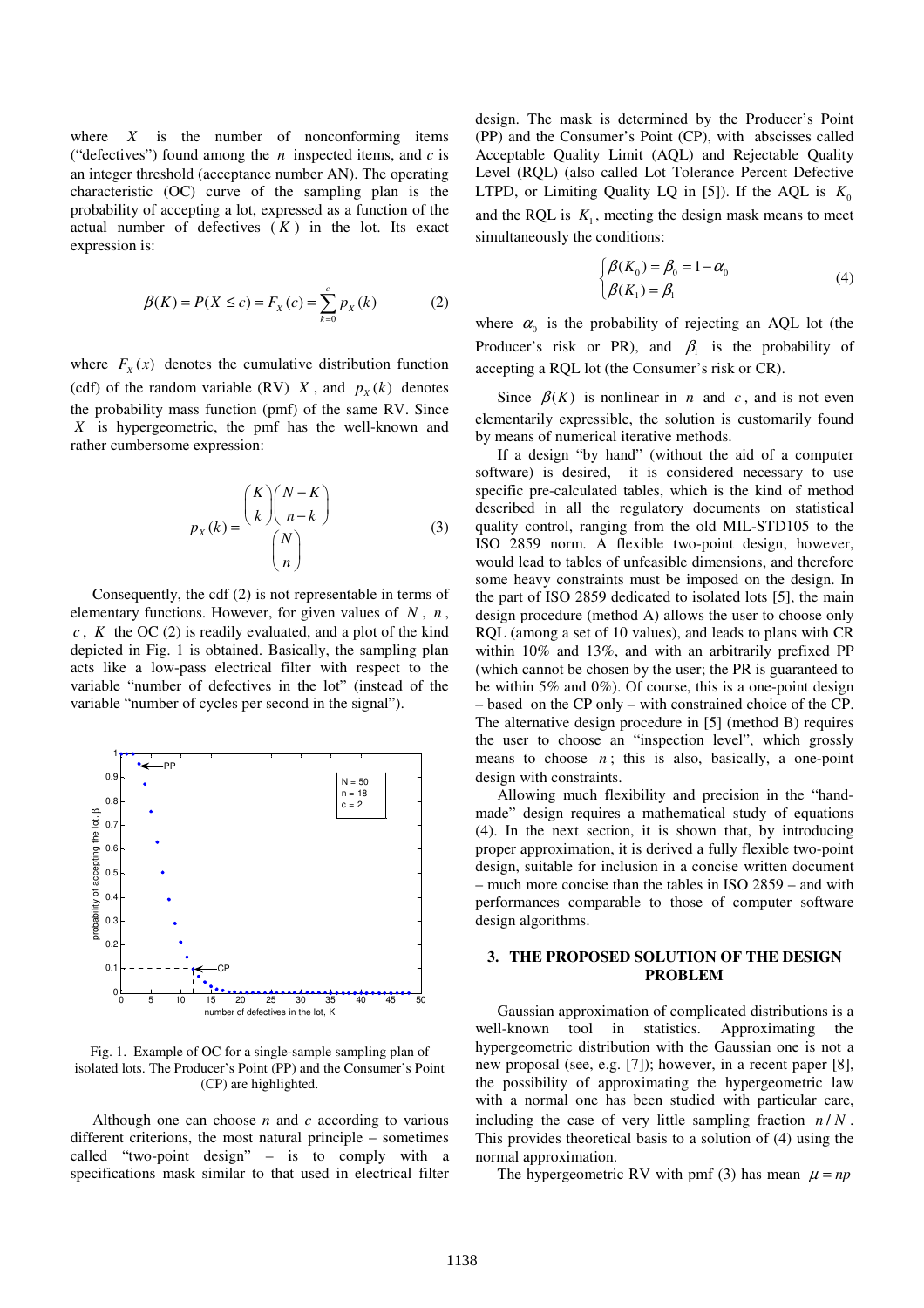and variance  $\sigma^2 = npq(N - n)/(N - 1)$ , being  $p = K/N$ the fraction of defectives, and  $q = 1 - p$  the fraction of nondefectives. Therefore, under proper conditions (thoroughly discussed in [8]) it can be approximated by a normal RV  $Y \sim N(\mu, \sigma^2)$ .

In writing down an approximate expression of the OC it must be taken in due account that it involves the cdf, not the pmf. Since a discrete distribution is here approximated by a continuous one, the continuity correction is dutiful. The approximated expression of the OC  $\beta(K)$  is, therefore

$$
\beta(K) = F_X(c) \approx F_Y(c+0.5) =
$$
  
= 
$$
\Phi\left(\frac{c+0.5-np}{\sqrt{npq(N-n)/(N-1)}}\right)
$$
 (5)

where  $\Phi(\cdot)$  denotes the standard normal cdf.

By substituting the approximate expression (5) in (4), and applying the biunivocal transformation  $\Phi^{-1}(\cdot)$  to both sides, the design equations become:

$$
\begin{cases}\n\frac{c + 0.5 - np_0}{\sqrt{p_0 q_0 n (N - n) / (N - 1)}} = z_{\beta_0} \\
\frac{c + 0.5 - np_1}{\sqrt{p_1 q_1 n (N - n) / (N - 1)}} = z_{\beta_1}\n\end{cases}
$$
\n(6)

where  $z_{\beta_0}$  and  $z_{\beta_1}$  are the standard normal quantiles  $\beta_0$  and  $\beta_1$ , and  $p_0 = K_0 / N$ ,  $p_1 = K_1 / N$ ,  $q_0 = 1 - p_0$ ,  $q_1 = 1 - p_1$ are the fractions of defectives and non-defectives corresponding the AQL and RQL.

The simultaneous equations (6) are solvable with respect to sample size *n* and the acceptance number *c* with elementary algebraic manipulations. The results, although having an elementary expression, deserve some specific comment.

#### *3.1. Sample size*

As regards the sample size, it is convenient to express the solution in terms of two relationships. The *sample size with item replacement* is

$$
n' = \left(\frac{z_{\beta_1} \sqrt{p_1 q_1} - z_{\beta_0} \sqrt{p_0 q_0}}{p_1 - p_0}\right)^2, \qquad (7)
$$

and the *sample size without item replacement* (or, simply, the sample size) is

$$
n = \frac{Nn'}{N - 1 + n'}\tag{8}
$$

The final sample size *n* is expressed in terms of the intermediate quantity  $n'$  because of the special meaning of the latter. This is, indeed, the sample size that would be obtained by omitting the term  $(N - n)/(N - 1)$ , or, in other terms, the size that would be obtained by assuming for the mean  $\mu$  and the variance  $\sigma^2$  the values relevant to the binomial distribution ( $\mu = np$ ,  $\sigma^2 = npq$ ). Therefore, (7) is the solution of the design problem if the number of extracted defectives is binomial, instead of hypergeometric. This happens when sampling with replacement (or, better, reintroduction) of the inspected items, but also in the much more practical and well-known case of lot-by-lot inspection of an entire production (covered in part 1 of ISO 2859 [6]).

Summing up, solving the case of isolated lot sampling leads also to a solution of the case of lot-by-lot sampling for the number of defectives in a production (binomial distribution). This case is not discussed further in the present paper, but will be included in an extended version discussing also the lot-by-lot sampling for the number of defects (Poisson distribution).

Both formulae (7) and (8) yield, in general, a non-integer value, while a final integer answer is needed. A given double-point specification, on the other hand, is in general not exactly met by an integer sample size. The obvious rule to follow is rounding *n* by excess if one wants risks not higher than the specified one, and to round by defect if slightly higher risks are tolerated. In section 4 it is shown that, if the specifications can be met by an integer sample size, rounding (8) to the nearest integer yields, in most cases, the exact size.

### *3.2. Acceptance number*

By solving (6), two expressions for the AN are obtained, that is:

$$
c = np_0 + z_{\beta_0} \sqrt{np_0 q_0} - 0.5 \tag{9}
$$

and

$$
c = np_1 + z_{\beta_1} \sqrt{np_1 q_1} - 0.5 \tag{10}
$$

The equations are equivalent if the non-integer value of *n* given by (8) is used, but yield, in general, different values using a rounded value of *n* . This is simply due to the fact that an integer pair  $(n, c)$  is in general not able to meet exactly a two-point specification. In choosing between the two formulae one must consider that, with an integer *n* and a non-integer  $c$  given by (9), the approximated OC (5) will pass exactly through the PP; on the contrary, with the value given by (10) the approximated OC will pass exactly through the CP. Therefore, the provided equations for *c* can be readily used to design with a one-point specification, which is required when the sample size chosen on the basis of different considerations (e.g. costs). In a two-point design using one or the other equation hardly makes a difference, since the obtained value must be rounded in its turn.

It is useful to note that the term in the equations 0.5 is due to the continuity correction (which instead does not affect the sample size). Omitting the continuity correction would induce in many cases an error of one unit, which would make the design much less satisfactory, especially when the AN is low.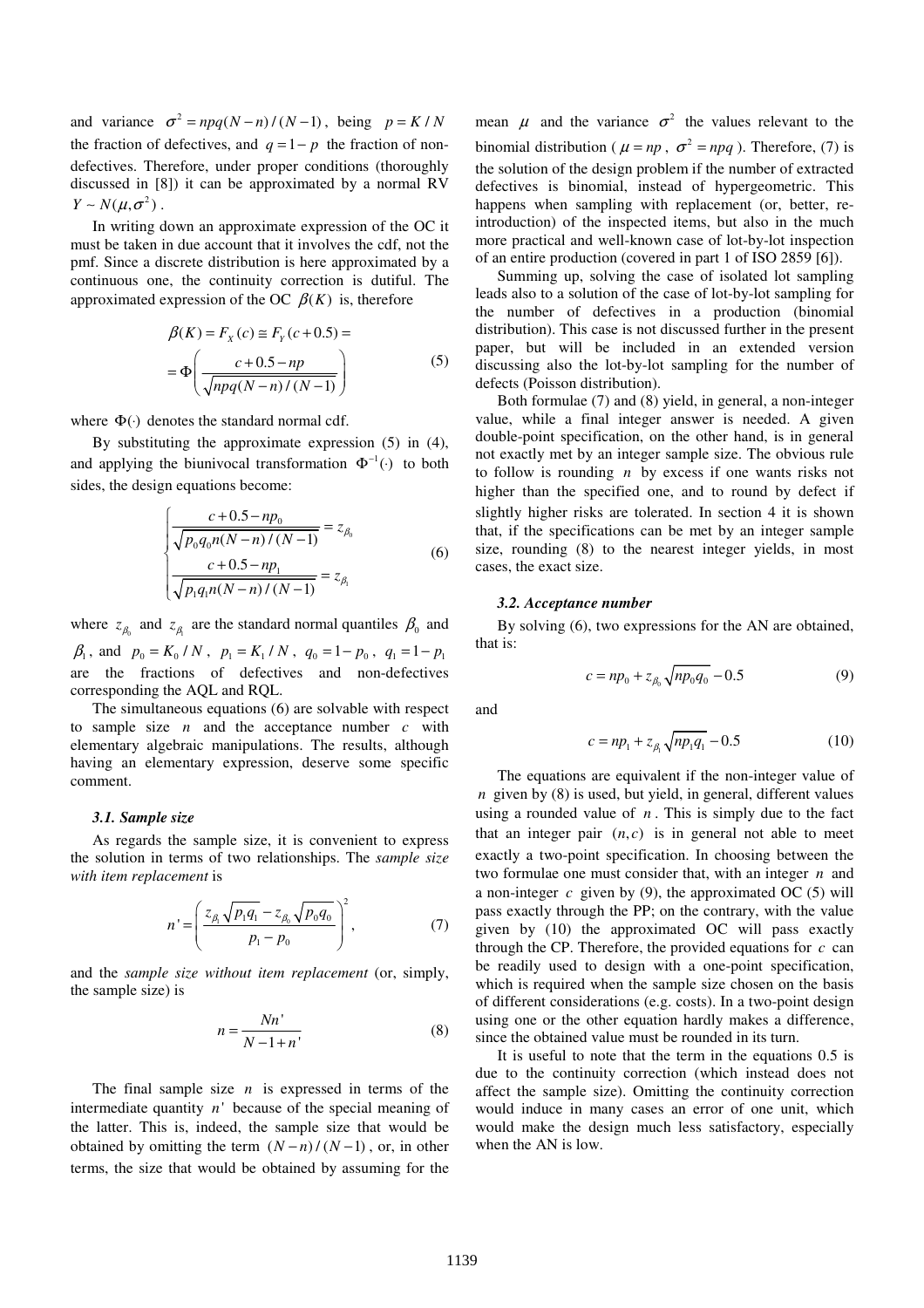# **4. PERFORMANCE OF THE DESIGN FORMULAE**

In order to show the accuracy of the proposed design formulae the following procedure has been followed.

First, the exact OC for a set of sampling plans (determined by the values of  $N$ ,  $n$  and  $c$ ) has been evaluated using (2)-(3). Then, the exact position of two points in the OC, serving as PP and CP, has been evaluated for each plan. This data are reported in Tab. 1.

Table 1. Data of the sampling plans used to test the design formulae.

| plan           | N   | n              | $\mathcal{C}_{0}$ | $K_0$ | $\beta_{\scriptscriptstyle 0}$ | $K_{1}$ | $\beta_{\text{\tiny{l}}}$ |
|----------------|-----|----------------|-------------------|-------|--------------------------------|---------|---------------------------|
| #              |     |                |                   | (AQL) | $(1-PR)$                       | (RQL)   | (CR)                      |
| 1              | 10  | $\overline{c}$ | $\overline{0}$    |       | 0.8                            | 7       | 0,06667                   |
| $\overline{2}$ | 10  | 2              | 1                 | 3     | 0,93333                        | 9       | 0,2                       |
| 3              | 20  | 4              | 0                 | 1     | 0,80003                        | 10      | 0,04334                   |
| 4              | 20  | 4              | 2                 | 6     | 0,9391                         | 17      | 0,08772                   |
| 5              | 50  | 8              | 2                 | 6     | 0,95556                        | 26      | 0,09961                   |
| 6              | 50  | 15             | 5                 | 11    | 0,9463                         | 25      | 0,1083                    |
| 7              | 100 | 8              | 2                 | 12    | 0.947                          | 53      | 0,0991                    |
| 8              | 100 | 15             | 5                 | 20    | 0,9539                         | 52      | 0,09844                   |
| 9              | 200 | 15             | 5                 | 39    | 0,9522                         | 105     | 0,1007                    |
| 10             | 200 | 35             | 15                | 64    | 0,9548                         | 108     | 0,1023                    |

Afterwards, the two points  $PP = (K_0, \beta_0)$  and  $CP = (K_1, \beta_1)$  has been used to design the sampling plans, so that the obtained values of  $n$  and  $c$  can be compared with the actual values that meet exactly the specifications.

For the sake of completeness, the results has also been compared with the only other closed-form two-points design known to the authors, which is described in [9]. This design formula, derived by a nonlinear transformation on the hypergeometric distribution, is:

$$
n = \left(\frac{z_{\beta_1} - z_{\beta_0}}{2\arcsin\sqrt{p_1} - 2\arcsin\sqrt{p_0}}\right)^2\tag{11}
$$

It is interesting to note that the structure of (11) resembles that of (7). No closed formula for *c* is provided in [9].

Table 2. Results of sample size designs using (8) and using (11), compared with the exact solution.

| plan # | N   | $n$ , exact | n, (8)  | n,(11)  |
|--------|-----|-------------|---------|---------|
|        |     |             |         |         |
| 1      | 10  | 2           | 2,1441  | 3,0619  |
| 2      | 10  | 2           | 2,1441  | 3,0619  |
| 3      | 20  | 4           | 4,3889  | 5,2059  |
| 4      | 20  | 4           | 3,9688  | 5,9788  |
| 5      | 50  | 8           | 7,6958  | 10,9203 |
| 6      | 50  | 15          | 15,0265 | 22,9200 |
| 7      | 100 | 8           | 7,5701  | 9,8856  |
| 8      | 100 | 15          | 14,6343 | 18,9368 |
| 9      | 200 | 15          | 14,4331 | 17,3863 |
| 10     | 200 | 35          | 34,7079 | 43,6399 |

Tab. 2 reports the results as concerns the sample size. The accuracy of (8) as a design formula is apparent. In all the examined cases, including those with very small *N* , *n* or *c* , the obtained value is very close to the exact one. In all the cases but #9, by rounding the result of the formula the exact sample size is obtained. In case #9 the result,  $n = 14,43$ , is all the same very near to the exact solution  $n = 15$ , and rounding leads to the very small error of one unit. The performance of (11) is, compared to the results of (8), uniformly and meaningfully worse.

Table 3. Results of the acceptance number designs using (10) with the noninteger  $n$  given by  $(8)$ , and with the same value rounded to the next integer.

| plan # | N   | $\mathcal{C}$ | $\mathcal{C}_{0}^{2}$ | $\mathcal{C}$  |
|--------|-----|---------------|-----------------------|----------------|
|        |     | (exact)       | (noninteger $n$ )     | (rounded $n$ ) |
|        | 10  | 0             | 0,0598                | 0,0222         |
| 2      | 10  |               | 1,0843                | 0,9778         |
| 3      | 20  | $\theta$      | 0,0678                | 0,0175         |
| 4      | 20  | 2             | 1,9881                | 2,0077         |
| 5      | 50  | 2             | 1,8486                | 1,9414         |
| 6      | 50  | 5             | 4,99                  | 4,9803         |
| 7      | 100 | 2             | 1,8049                | 1,9358         |
| 8      | 100 | 5             | 4,8196                | 4,9525         |
| 9      | 200 | 5             | 4,7368                | 4,5797         |
| 10     | 200 | 15            | 14,8476               | 14,9768        |

 Tab. 3 reports the results as concerns the acceptance number calculated using (10) (that is, taking the RQL and CR as a reference, like in the ISO 2859-2 [5]). The formula has been calculated using both the noninteger sample size given directly by (8), and using the same value rounded to the next integer. In both cases all the obtained values are so close to the exact solution, that a simple rounding achieves it.

The obtained results show the performance of the design formulae for the more critical case of low values of *N* , *n* and *c* . It can be easily verified that the design is even more accurate for higher values of these parameters.

#### **5. CONCLUSIONS**

A set of simple closed-form equations to design single sampling plans by attributes for isolated lots have been presented. The formulae can be calculated by hand with a non-programmable pocket calculator and a table of the standard normal distribution. They allow one to calculate easily the sample size and acceptance number required to meet accurately a two-point specification mask. Also an accurate single-point design can be readily obtained. The ability of the formulae to derive the right parameters has been shown numerically in a set of cases, chosen among the typically critical ones.

The formulae allows one to avoid the use of complicated iterative algorithms, and are able to improve distinctly the procedures in the ISO 2859 norm, in which special tables are required, and a much less flexible design is allowed. The formulae, therefore, appear clearly suitable for inclusion in a